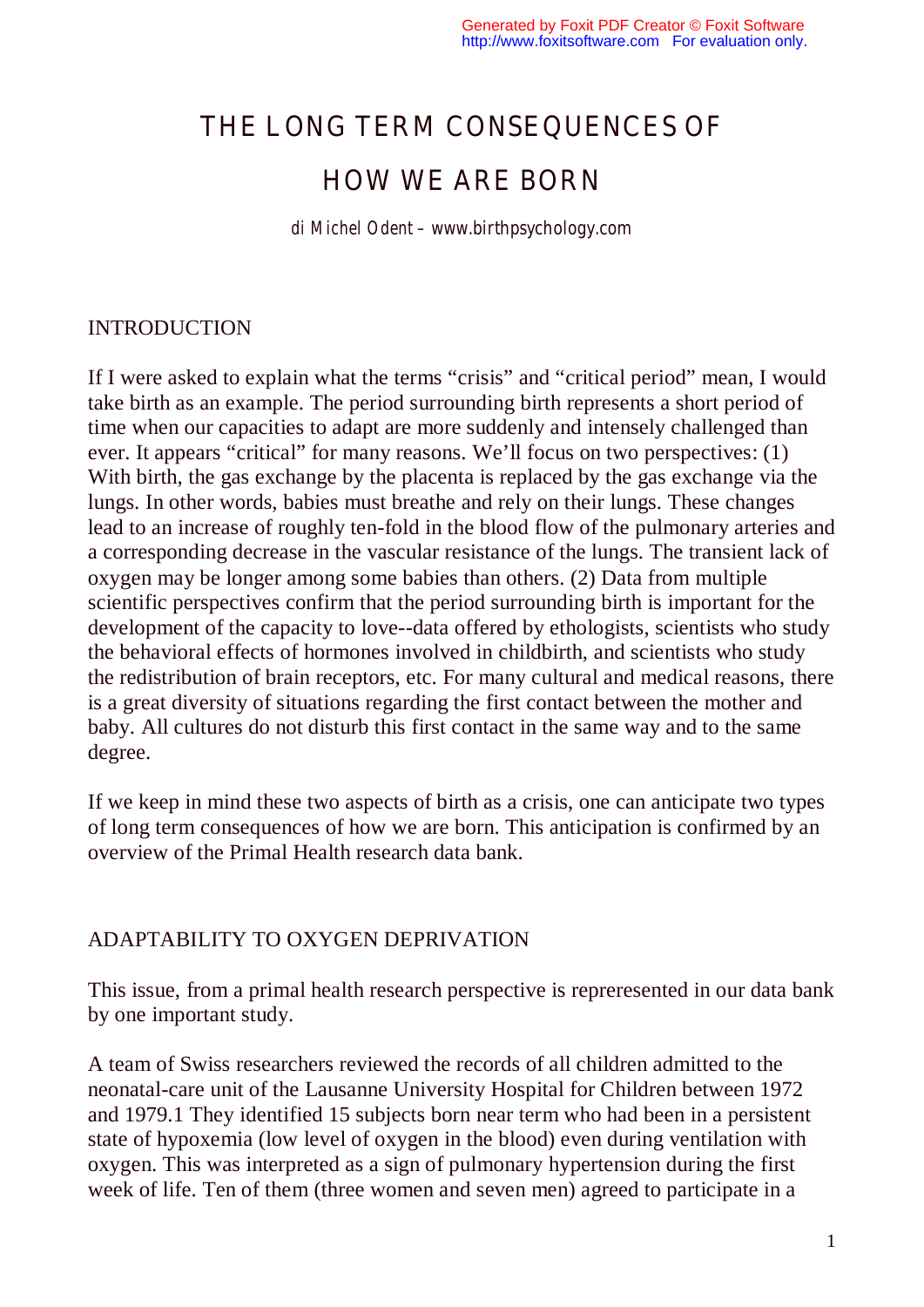study when they were in their twenties (mean age 21). They were compared with ten healthy young volunteers (four women and six men) who were part of the same agegroup born in Lausanne, and who had experienced no complications at birth.

Some weeks after a "baseline examination" at an altitude of 580 meters (atmospheric pressure of 710 mm Hg), the participants ascended in groups of two to four from an altitude of 1130 m to an altitude of 4559 m (atmospheric pressure of 440 mg Hg) within a period of 22 hours. They were then transported by cable car to an altitude of 3200 m and climbed for an hour and a half to an altitude of 3611 m where they stayed overnight. On the next day, they climbed four and a half hours to the high-altitude research laboratory at Capanna Regina Margherita.

The laboratory tests clearly demonstrated that the mean increase in pulmonary-artery pressure at high altitude was significantly greater  $(P=0.01)$  in the participants who had had pulmonary hypertension during the week following their birth. These findings suggest that a transient insult to the pulmonary circulation leaves a persistent imprint which, when activated in adult life, predisposes to a pathological response.

## CAPACITY TO LOVE, FROM A PRIMAL HEALTH RESEARCH PERSPECTIVE

From an overview of our data bank, it appears that when researchers explored the background of people who have expressed some sort of impaired capacity to love- either love of oneself or love of others--they always detected risk factors in the period surrounding birth. Furthermore, when such correlations have been highlighted, it was always related to an important current sociological concern.

## *Violent Criminality*

Juvenile violent criminality is undoubtedly topical. It can be regarded as a form of an impaired capacity to love others. Adrian Raine and his team from the University of California in Los Angeles followed 4,269 male subjects born in the same hospital in Copenhagen.2 They found that the main risk factor for being a violent criminal at age 18 was the association of birth complications, together with early birth separation from or rejection by the mother. Early maternal separation-rejection by itself was not a risk factor.

## *Self-Destructive Behaviors*

Teenage suicide (previously almost unknown) is another important issue specific to our time. Lee Salk and colleagues, researched the backgrounds of 52 adolescent suicide victims who died before their 20th birthday, and compared them with 104 controls.3 They found that one of the main risk factors for committing suicide during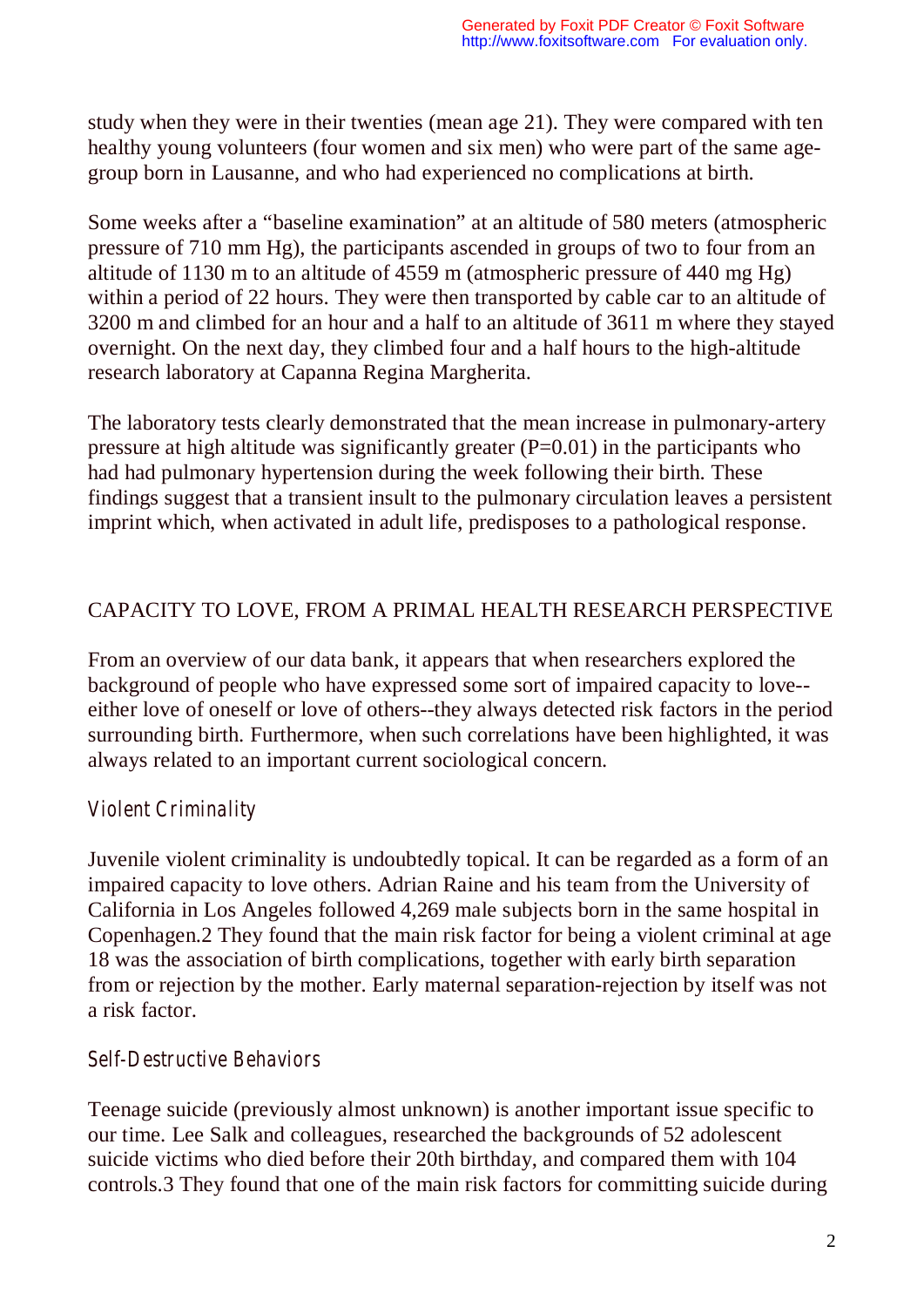adolescence was resuscitation at birth. Bertil Jacobson of Sweden studied in particular how people commit suicide. In his first study, he looked at birth record data gathered for 412 forensic cases comprising suicide victims and compared them with 2,901 controls.4 He found that suicides involving asphyxiation were closely associated with asphyxiation at birth; suicides by violent mechanical means were associated with mechanical birth trauma. In his last study, Jacobson confirmed that men (but not women) who had traumatic births are five times more at risk of committing suicide by violent means than others.5 Jacobson explored the background of 242 adults who committed suicide by using a firearm or by jumping from a height, or by jumping in front of a train, or by hanging, or by laceration, etc. comparing them with 403 siblings born during the same period and at the same group of hospitals. Many possible confounding factors were considered. The differences between men and women disappeared if their mothers had used pain killers of the opiate family when in labor. It seems that the long term side effects of pain killers such as morphine or different sorts of synthetic morphine are different. They include drug addiction.

Jacobson also studied drug addiction. He and Karin Nyberg looked at the background of 200 opiate addicts born in Stockholm from 1945 to 1966 and took non-addicted siblings as controls.6 They found that if a mother had been given certain painkillers during labor, her child was statistically at an increased risk of becoming drugaddicted in adolescence.

Autism and other aspects of the "autistic spectrum" can also be presented as the expression of an impaired capacity to love. Autistic children and autistic adults do not socialize. As teenagers, they cannot manage dating. As adults they do not have children. My interest in autism started in 1982 when I met Niko Tinbergen, one of the founders of ethology, who shared the Nobel prize with Konrad Lorenz and Karl Von Frisch in 1973. As an ethologist familiar with the observation of animal behavior, he studied in particular the non-verbal behavior of autistic children. As a "field ethologist" he studied the children in their home environment. Not only could he offer detailed descriptions of his observations, but at the same time, he listed factors which predispose to autism or which can exaggerate the symptoms.

Tinbergen found certain factors evident in the period surrounding birth: "deep forceps" deliver, birth under anesthesia, resuscitation at birth and induction of labor. When I met him, he was exploring possible links between difficulty in establishing eye-to-eye contact and the absence of eye-to-eye contact between mother and baby at birth. His data were not presented in statistical language and he had no control groups. However, the work of Tinbergen (and his wife) represents the first attempt to explore autism from a Primal Health research perspective.

It is probably because I met Niko Tinbergen that I read with special attention, in June 1991, a report by Ryoko Hattori, a psychiatrist from Kumamoto, Japan.7 Mrs. Hattori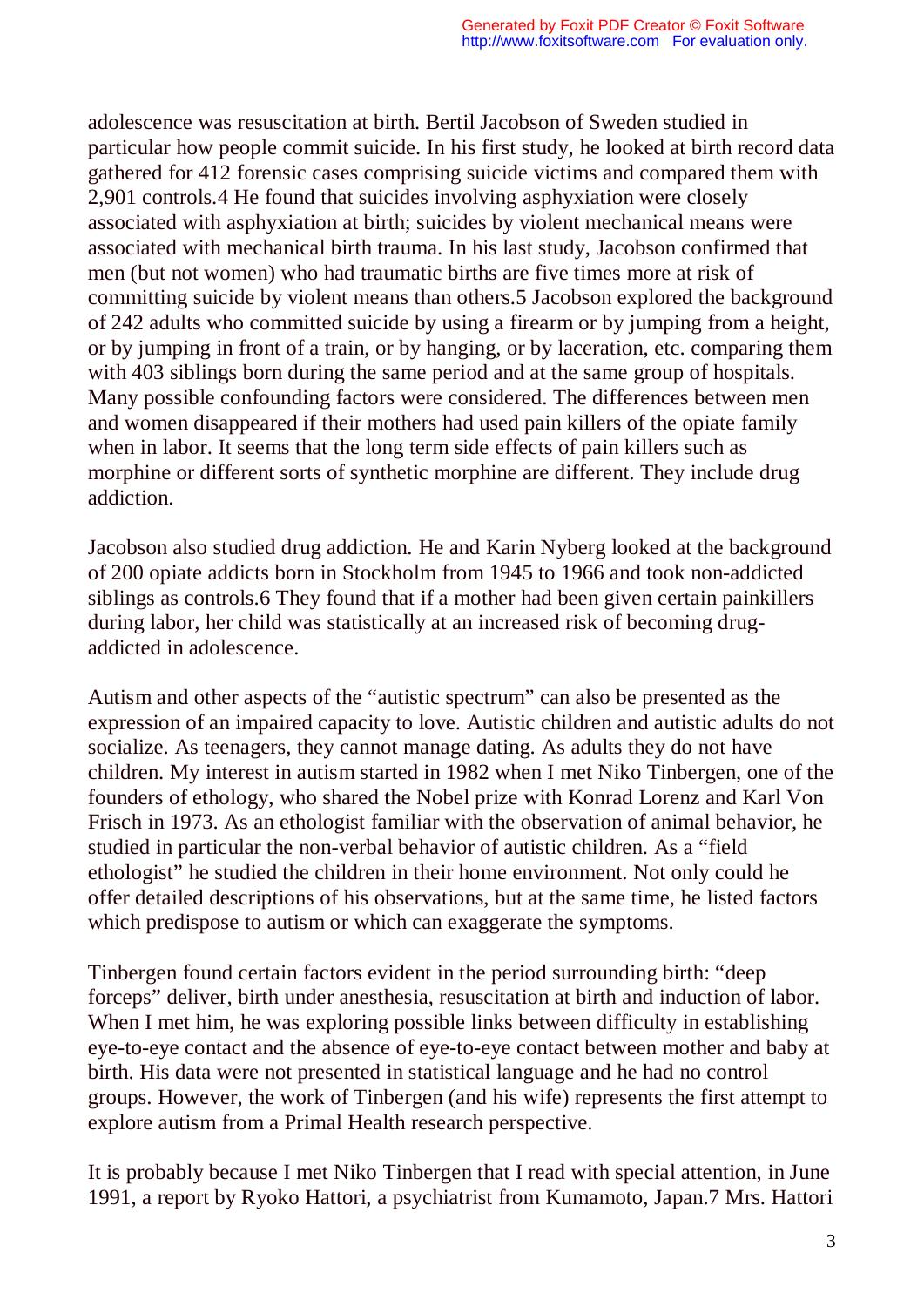evaluated the risks of becoming autistic according to the place of birth. She found that children born in a certain hospital were significantly more at risk of becoming autistic. In that particular hospital, the routine was to induce labor a week before the expected date of delivery and to use a complex mixture of sedatives, anesthesia agents and analgesics during labor.

Interest in such studies is enhanced at a time when we know more about the hormonal profile of autistic children and the particularities of their brain structures. Oxytocin, in particular, appears to be a promising avenue of research. Let us recall once more that oxytocin--which is instrumental in contracting the uterus for the birth of the baby and the delivery of the placenta--is also an altruistic hormone, a "hormone of love". It seems that the oxytocin levels are comparatively low in autistic children,8 and there have been attempts to treat some of them with oxytocin. I assume that one day the way autistic children release oxytocin will be explored. It seems that oxytocin is more effective when released rhythmically with a fast succession of pulsations. It is not utopic any more to measure the rhythmicity--the pulsatility--of oxytocin release.

### **CONCLUSIONS**

The results of the main studies which have detected links between how people are born and different forms of an impaired capacity to love, have been published in very authoritative medical journals. However, they are comparatively unknown and are not taken into account in most subsequent articles. This is a common characteristic between them. For example, a large review article in the *British Medical Journal* about autism did not mention any of these studies exploring correlations with the primal period.9 One can also wonder why most of these studies are not repeated by a greater number of researchers. Can research be politically incorrect?

The period surrounding birth appears "critical" for many other reasons. It is also the time when the germ free fetus enters the world of microbes, when the baby must suddenly adapt to differences of temperatures and the time when the young human being starts experiencing gravity. This indicates what further research should be done.

#### **REFERENCES**

1. Sartori C, Allemann Y, Trueb L, et al. (1999). Augmented vasoreactivity in adult life associated with perinatal vascular insult. Lancet, 353, 2205-2207.

2. Raine A, Brennan P, & Medink S. A. (1994). Birth complications combined with early maternal rejection at age 1 year predispose to violent crime at 18 years. Arch.